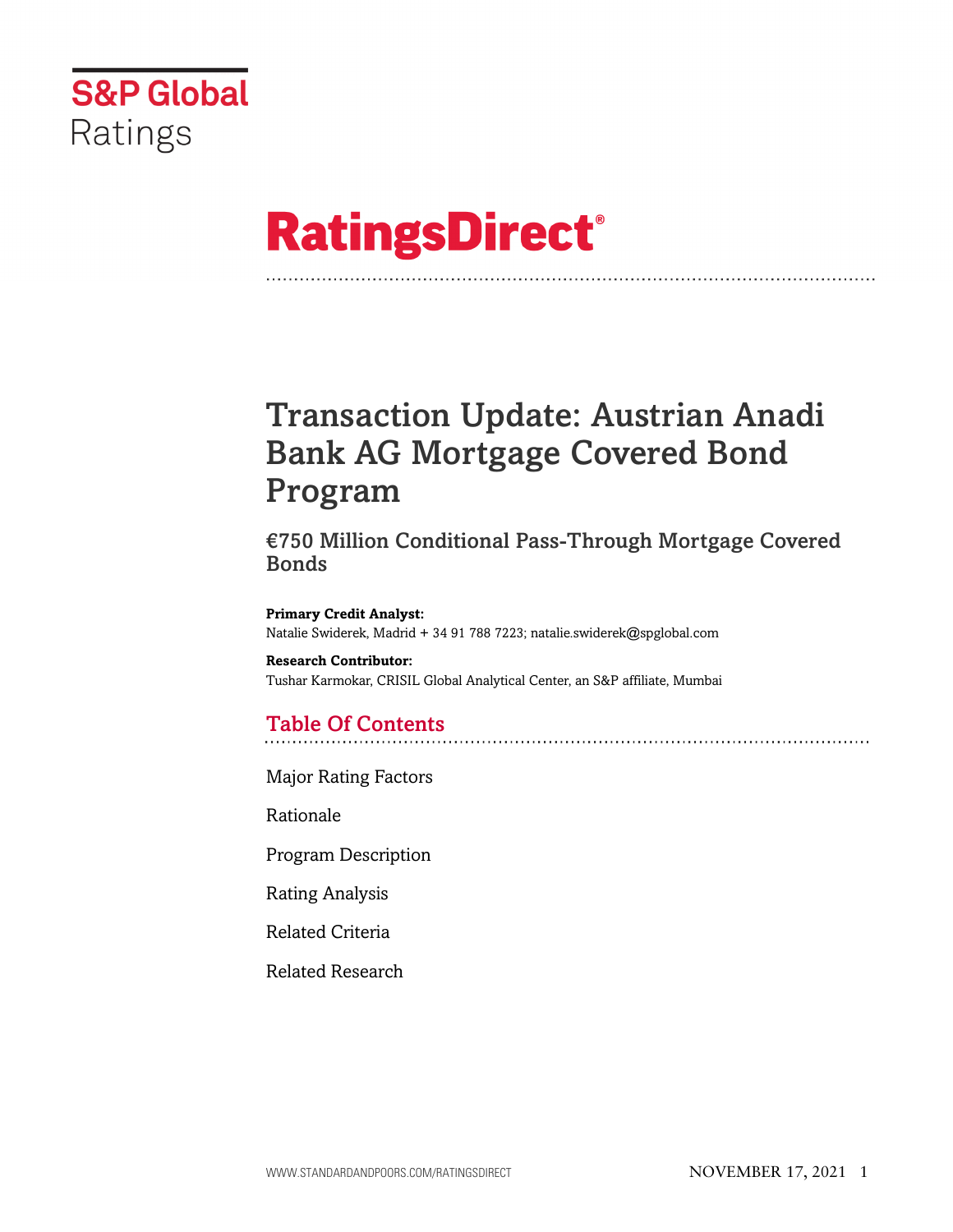## Transaction Update: Austrian Anadi Bank AG Mortgage Covered Bond Program

€750 Million Conditional Pass-Through Mortgage Covered Bonds

## Ratings Detail



## <span id="page-1-0"></span>Major Rating Factors

#### Strengths

- Potential maturity mismatches between the assets and liabilities are structurally mitigated, allowing us to delink the covered bond ratings from what would be the long-term issuer credit rating (ICR).
- The maturity extension enables the cover pool administrator to avoid a forced liquidation of assets upon the issuer's insolvency.
- The contractual credit enhancement is commensurate with the credit enhancement required at a 'AA' rating level.

#### Weaknesses

- The structure does not benefit from an interest rate swap or account bank replacement language.
- There is a high concentration of mortgages in the Austrian State of Carinthia.
- Cash belonging to the cover pool is mixed with cash belonging to the issuer and could be lost if Austrian Anadi Bank becomes insolvent. We stress this as part of our analysis.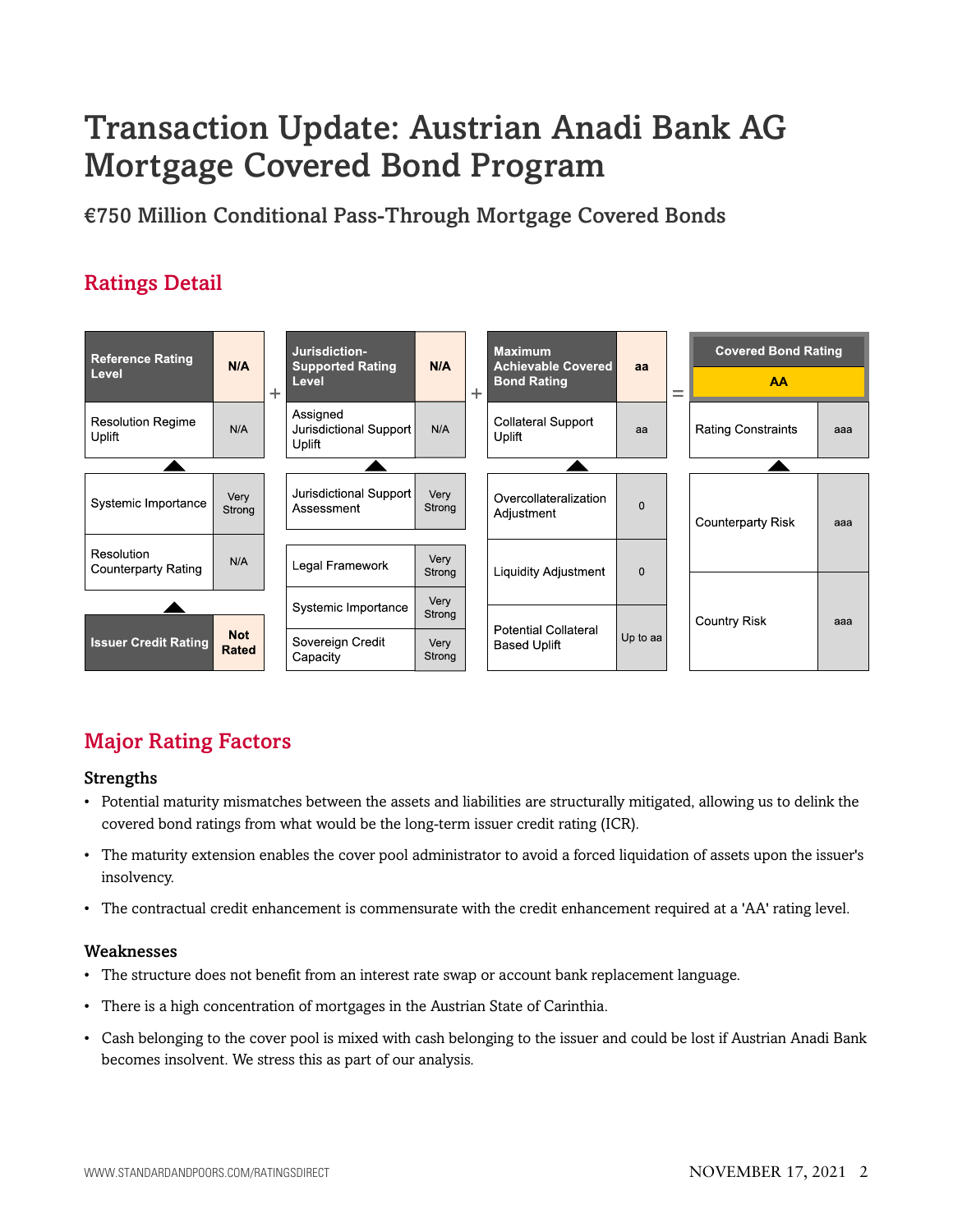## <span id="page-2-0"></span>Rationale

S&P Global Ratings is publishing this transaction update as part of its annual review of Austrian Anadi Bank AG's conditional pass-through mortgage covered bond program.

Our covered bond ratings process follows the methodology and assumptions outlined in our "Covered Bonds Criteria," published on Dec. 9, 2014, and "Covered Bond Ratings Framework: Methodology And Assumptions," published on June 30, 2015.

We consider that the transaction documents, together with the Austrian legal and regulatory framework, effectively isolate the cover pool assets for the benefit of the covered bondholders. This asset isolation allows us to assign a higher rating to the covered bonds than would be the long-term ICR.

Based on our operational risk analysis, which covers a review of origination, underwriting, collection, and default management procedures, as well as cover pool management and administration, we believe that the ratings on the covered bonds are not constrained by operational risk.

Anadi Bank is domiciled in Austria, which is subject to the EU's Bank Recovery and Resolution Directive (BRRD). We consider that mortgage covered bonds have a very strong systemic importance to Austria. These factors increase the likelihood that Austrian Anadi Bank would continue servicing its covered bonds without accessing the cover pool or receiving jurisdictional support, even following a bail-in of its senior unsecured obligations.

We considered the likelihood for the provision of jurisdictional support (see "Assessments For Jurisdictional Support According To Our Covered Bonds Criteria," published on Nov. 27, 2020). Based on a very strong jurisdictional support assessment for mortgage programs in Austria, under our covered bonds criteria, we could assign three notches of uplift from the reference rating level (RRL). However, as we don't rate the issuer, we rely on the cover pool's asset quality and the committed overcollateralization (OC) to make payments on the covered bonds.

The program can switch the bullet payment obligation into a pass-through payment in the event of issuer bankruptcy and/or materialization of certain additional trigger events, allowing us to delink the ratings on the covered bonds from the jurisdiction-supported rating level (JRL). As the issuer is not rated, the potential uplift is based on our analysis of the collateral support and could exceed the four notches that we would grant to programs that are exposed to asset-liability maturity mismatch risk.

Our credit analysis is based on the asset information as of June 30, 2021, while our cash flow analysis is based on the asset and liability balances as of September 30, 2021. As of June 30, 2021, the portfolio comprises commercial mortgage loans (31.30%), residential mortgage loans (64.49%), and substitute assets (4.21%). Based on our credit and cash flow analysis, we determined that the credit enhancement required to support a 'AA' rating on the covered bonds is 11.73%. In its transaction documents Austrian Anadi Bank has committed to maintain a minimum level of OC sufficient to support a 'AA' rating on the covered bonds. As of Sept. 30, 2021, the available OC is 15.38%, down from 19.16% as of Sept. 30, 2020.

There are no rating constraints to the 'AA' ratings relating to counterparty or sovereign risks. We do not assign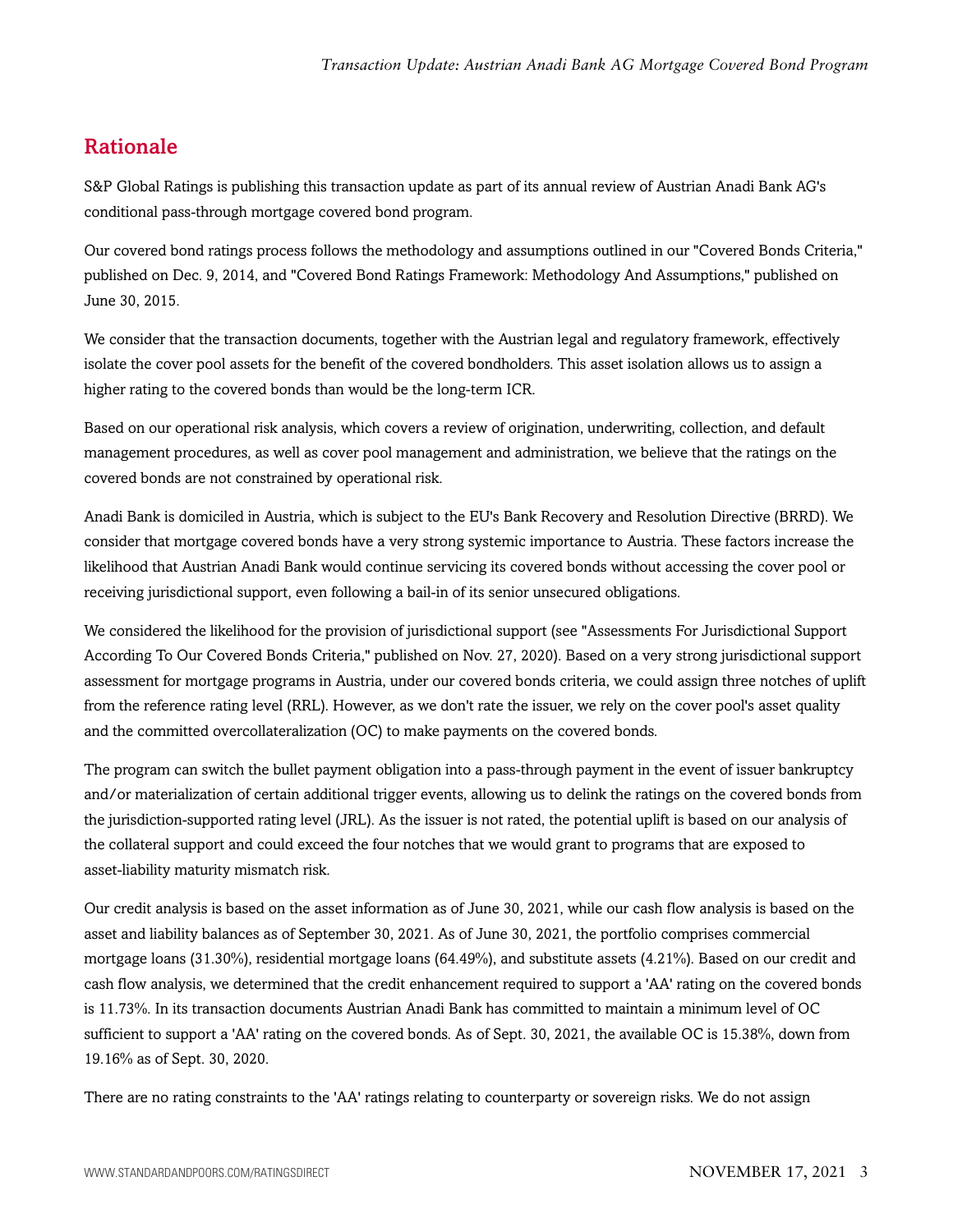outlooks for ratings on programs whose creditworthiness we believe is not dependent on that of the issuer.

<span id="page-3-0"></span>We have based our analysis on the criteria articles referenced in the "Related Criteria" section.

## Program Description

#### **Table 1**

| Covered Bond Program Profile*                            |                                      |
|----------------------------------------------------------|--------------------------------------|
| Jurisdiction                                             | Austria                              |
| Year of first issuance                                   | 2015                                 |
| Covered bond type                                        | Legislation enabled §                |
| Outstanding covered bonds (mil. $\epsilon$ )             | 325                                  |
| Redemption profile                                       | Conditional pass-through             |
| Underlying assets                                        | Commercial and residential mortgages |
| Credit enhancement required at the 'AA' rating level (%) | 11.73                                |
| Available credit enhancement (%)                         | 15.38                                |

\*Based on cash flow data as of Sept. 30, 2021. §Austrian "Gesetz über die Pfandbriefe und verwandten Schuldverschreibungen öffentlich-rechtlicher Kreditanstalten (Pfandbriefgesetz)". N/A--Not applicable.

#### **Austrian Anadi Bank AG**

**Transaction Structure** 



Copyright © 2021 by Standard & Poor's Financial Services LLC. All rights reserved.

Austrian Anadi Bank's conditional pass-through covered bond program was established in 2015. As of June 30, 2021, the €375 million cover pool of mortgage loans comprises residential (64.5% of the total pool amount) and commercial mortgage loans (31.3% of the total pool amount) originated by Austrian Anadi Bank. As of Sept. 30, 2021, there are €325 million of covered bonds outstanding.

The mortgage covered bonds are issued under Austria's Mortgage Bond Act "Gesetz über die Pfandbriefe und verwandten Schuldverschreibungen öffentlich-rechtlicher Kreditanstalten (Pfandbriefgesetz)", and constitute direct unconditional and unsubordinated obligations of Austrian Anadi Bank.

If the issuer is unable to pay the covered bonds, their payment profile changes to pass through, meaning that they are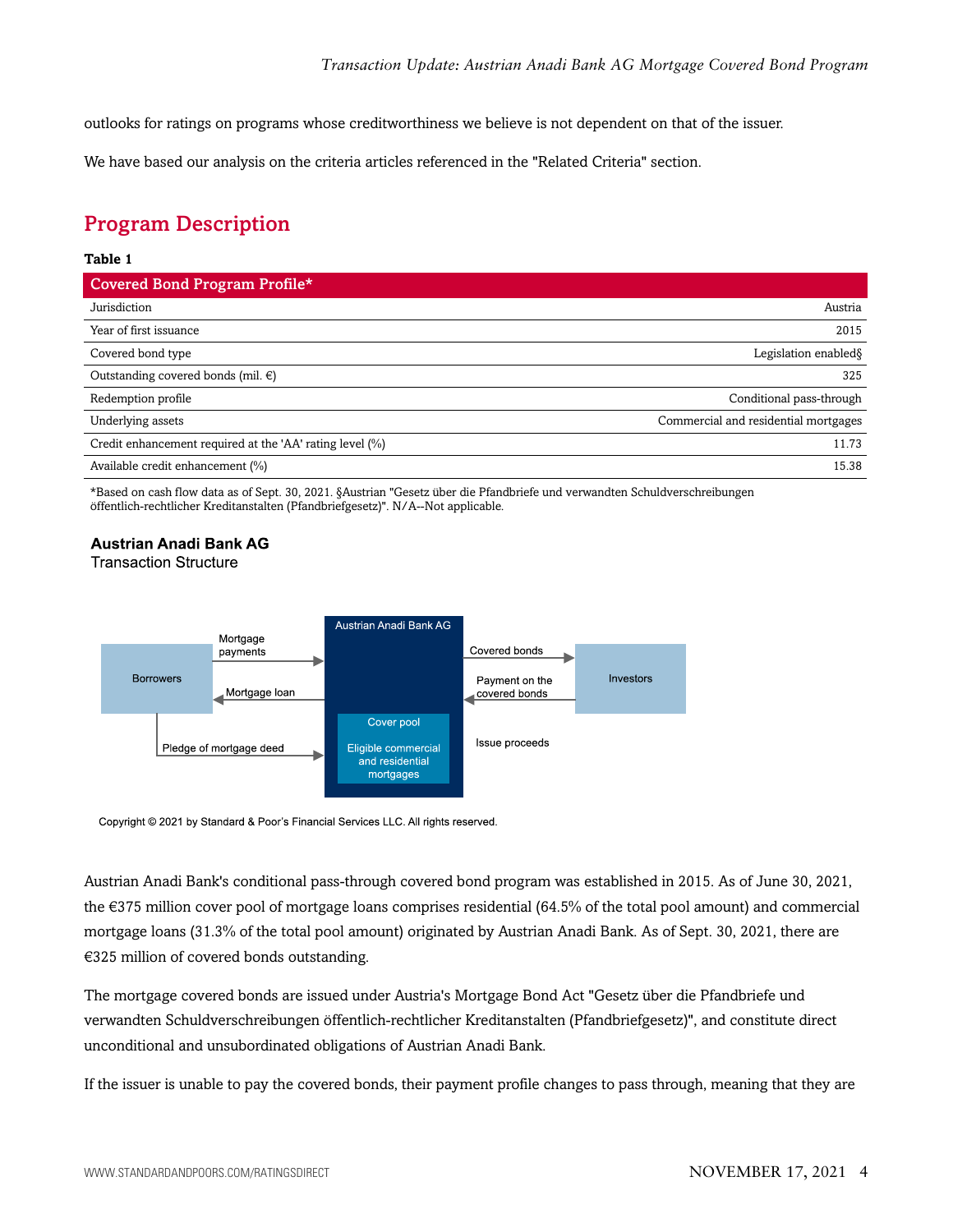repaid as collections are received from the cover pool assets.

Under the Austrian Mortgage Bond Act, if the issuer were to become bankrupt, the cover pool would be isolated from the issuer's remaining assets, and an administrator is appointed to manage the cover pool and to make payments on the covered bonds.

The underlying borrowers make their payments to a bank account in the issuer's name. In our view, this exposes the covered bonds to bank account and commingling risk because cash belonging to the cover pool is mixed with cash belonging to the issuer and could be lost in an issuer bankruptcy. We have considered this risk in our analysis when determining the required credit enhancement at the 'AA' rating (see "Counterparty risk" below).

Assets and liabilities are denominated in euros. About 15.4% of covered bonds pay a fixed rate of interest while the assets are mostly floating and are linked to different indices. As there are no derivatives registered in the cover pool, we have taken the resulting interest rate risk into account in our cash flow modelling.

Austrian Anadi Bank pays interest and principal on each series of covered bonds on the respective scheduled payment dates. The redemption of the covered bonds switches to pass through in the following instances (i) an issuer bankruptcy; (ii) a failure by the issuer to make payments under the covered bonds when due; and/or (iii) a breach of the asset-coverage test (ACT), which remains unremedied for one month. The ACT is performed by the issuer to determine if the OC is sufficient to support a 'AA' rating on the covered bonds. As of Sept. 30, 2021, we determined a required OC of 11.73%.

If the issuer fails to make payments under a series of covered bonds when due, only that specific series switches to a pass-through redemption, while a breach of the ACT leads to all series of covered bonds switching to pass-through.

In pass-through mode no further bonds can be issued. Payments on the covered bonds occur monthly using the collections received from the cover assets, and the legal final maturity date is extended by up to 50 years after the scheduled maturity date. We expect the issuer to maintain a legal final maturity date, which falls after the last maturity date of the assets.

The possibility to extend the maturity date, and to switch the bullet payment obligation into a pass-through payment, allows us to delink the ratings on the covered bonds from the credit worthiness of the issuer.

For so long as no issuer bankruptcy proceedings are initiated, Austrian Anadi Bank manages the cover pool. Upon initiation of bankruptcy proceedings against the issuer the assets recorded in the cover register form a separate estate and a special administrator is appointed by the bankruptcy court to manage the cover pool.

#### **Table 2**

| <b>Program Participants</b> |                                                              |    |                          |
|-----------------------------|--------------------------------------------------------------|----|--------------------------|
| Role                        | Name                                                         |    | Rating Rating dependency |
| Issuer                      | Austrian Anadi Bank AG                                       | NR | No                       |
| Arranger                    | Austrian Anadi Bank AG                                       | NR | No                       |
| Account bank                | Austrian Anadi Bank AG                                       | NR | No                       |
| Trustee                     | Mag. Natascha Nehammer, Bundesministerium für Finanzen, Wien | NR | No                       |
| Servicer                    | Austrian Anadi Bank AG                                       | NR | No                       |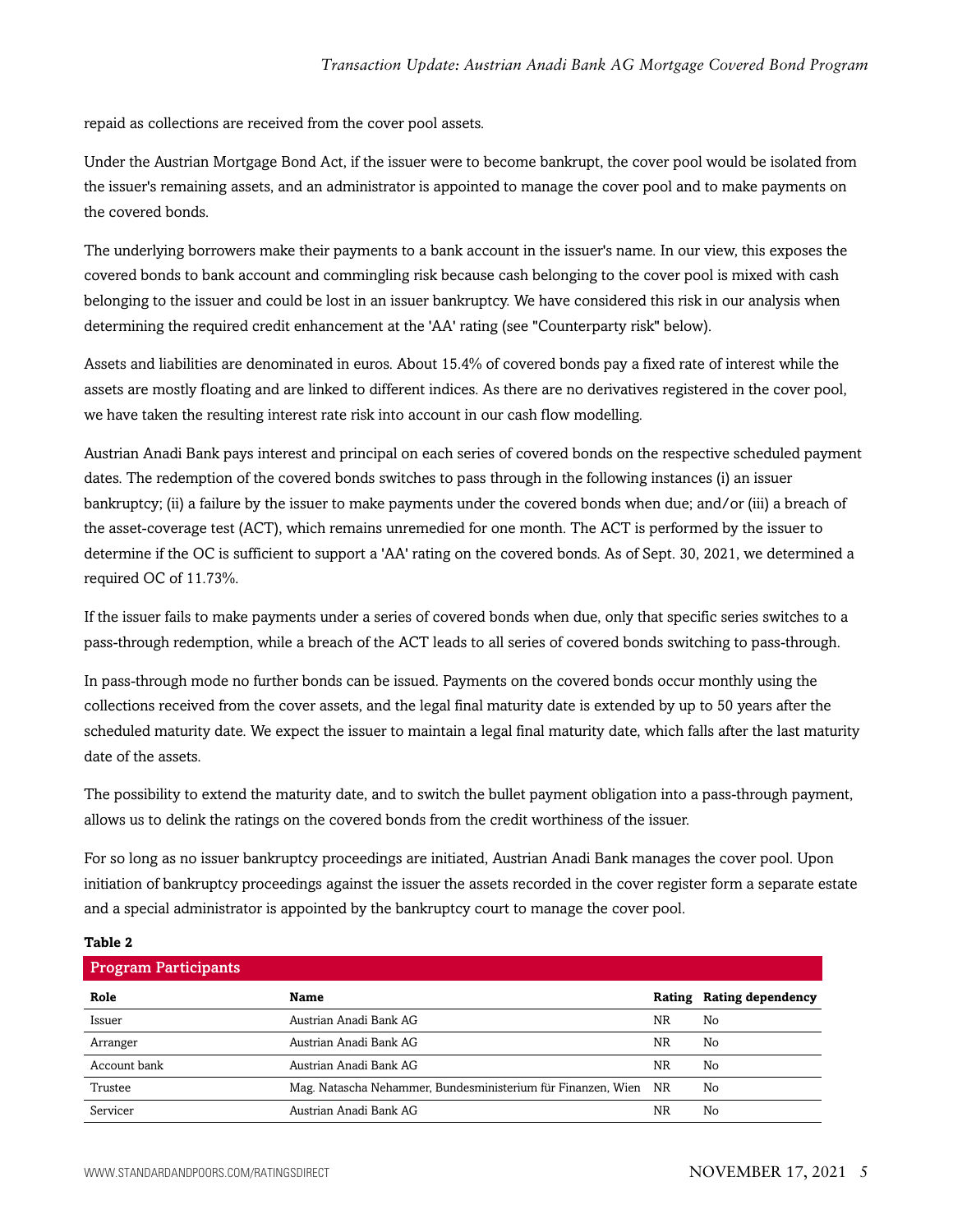| Program Participants (cont.)                                |      |    |                          |  |  |
|-------------------------------------------------------------|------|----|--------------------------|--|--|
| Role                                                        | Name |    | Rating Rating dependency |  |  |
| Principal paying agent and registrar Austrian Anadi Bank AG |      | NR | No                       |  |  |
|                                                             |      |    |                          |  |  |

NR--Not rated.

We have not observed any material changes in the cover pool that would affect the ratings on the covered bonds since our previous annual review (see "Transaction Update: Austrian Anadi Bank AG Mortgage Covered Bond Program," published Nov. 23, 2020).

## <span id="page-5-0"></span>Rating Analysis

#### Legal and regulatory risks

We base our legal analysis on our "Structured Finance: Asset Isolation And Special-Purpose Entity Methodology," criteria, published on March 29, 2017, and our covered bond ratings framework.

The covered bonds are governed by the Austrian Mortgage Bond Act (Pfandbriefgesetz). Under the Act, the issuer is regulated and supervised by the Financial Market Authority (FMA). The covered bonds are secured by a separate pool of assets, which is monitored by an independent trustee appointed by the FMA. The trustee authorizes the addition and removal of cover pool assets, cross checks the minimum OC required by the law, and authorizes new covered bond issuances.

The Mortgage Bond Act requires, a 2% minimum nominal OC. It also includes reporting requirements.

Furthermore, derivatives that serve the mitigation of interest rate, foreign exchange, and/or default risk may be registered in the cover pool with the consent of the trustee and the counterparty.

As is typical for conditional pass-through covered bonds, the detailed provisions applicable to Austrian Anadi Bank's covered bonds are established via the covered bonds' terms and conditions.

From our legal analysis, we have concluded that the cover pool assets are effectively isolated from the insolvency of the issuer for the benefit of the covered bondholders. Upon issuer insolvency, a cover pool administrator is appointed by a court to continue the management of the cover pool and to satisfy the claims of the covered bondholders. The protection of the assets and continued management of the cover pool allows us to assign a higher rating to the covered bond program than we would to the long-term ICR on Austrian Anadi Bank.

In our view, the program is exposed to bank account risk. This is because cash belonging to the cover pool is mixed with cash belonging to the issuer and could be lost if the issuer becomes insolvent. We have considered this risk in our analysis by assuming that two months of collections are lost, considering the month of maximum potential collections. The Austrian Mortgage Bond Act excludes the right of debtors to set-off amounts owed to them by the issuer against cover pool assets, except for claims and obligations arising from derivative agreements. The cover pool does not include derivatives.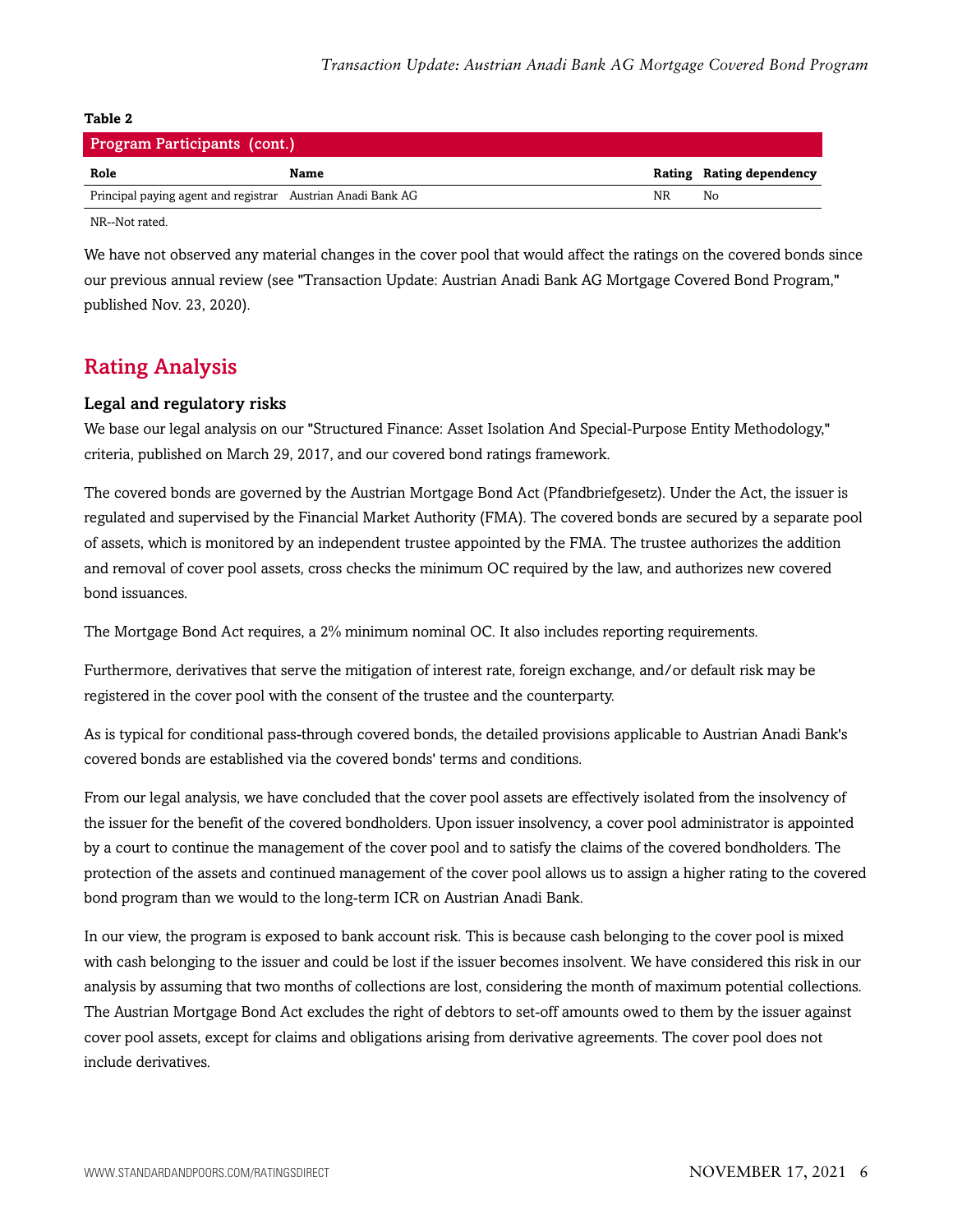#### Operational and administrative risks

Austrian Anadi Bank is a small specialized Austrian retail and small and medium-sized enterprise/public bank with total assets of €2.566 billion (as of Dec. 30, 2020). It has 11 branches--ten in the Austrian state of Carinthia--its domestic market, and one in Vienna. By using a combination of branches, and online and mobile sales channels, Austrian Anadi Bank aims to expand its retail lending beyond its domestic market to entire Austria.

The issuer's business activities are exposed to economic or other factors influencing the economy of the Federal Province of Carinthia. In our analysis, we have taken this into account by assuming a higher default probability for mortgages concentrated in Carinthia.

The origination of mortgage loans occurs through Austrian Anadi Bank's branches and through mortgage agents in selected Austrian cities. We understand that the role of mortgage agents is limited to introducing the customer to the bank, whereas all loan origination and underwriting activities including borrower assessment, collateral valuation, loan documentation, and loan servicing is carried out exclusively in-house by Austrian Anadi Bank. The mortgage business is mainly to private individuals, building corporations (typically supported by Austrian states), or commercial entities.

The bank offers different types of residential mortgage loans: annuity or bullet with an accumulated fund, fixed- or floating-rate interest with monthly to yearly interest rate fixing, and loan durations of 20 to 30 years (maximum of 40 years) with a maximum repayment free period of two years. The maximum residential loan amount is €400,000 and the maximum loan-to-value (LTV) ratio is 105%. Only euro denominated loans are granted. Properties can be in Austria and Germany. Commercial mortgage loans are granted in euro only and are either amortizing or bullet, or a combination of both.

As part of the origination process the bank conducts affordability and credit history controls. Applicants for residential mortgage loans must provide proof of income, must be in an employment for at least six months, and have no negative credit history, among other considerations. Commercial mortgage loan applicants must provide financial statements for at least two years as well as interim financial statements and audit reports if available, among other documentation. Furthermore, for commercial borrowers, the primary source of repayment must be the company's sustained operating cash flows. The bank analyzes commercial borrowers' credit quality using internal rankings.

Real estate property valuations are performed prior to loan origination and are updated every three years for residential loans, and annually for commercial loans. In this context, residential real estate values located in Austria are reviewed automatically using indexation based on the pricing database provided by the Austrian Chamber of Commerce. All commercial property values and residential properties located outside Austria are updated manually by external appraisers.

Based on our operational risk analysis, we believe that the ratings on the covered bonds are not constrained by operational risk.

We also believe that a replacement cover pool manager would be available if the issuer were to become insolvent. We consider Austria to be an established covered bond market and we believe that the mortgage assets in the cover pool do not comprise product features that would materially limit the range of available replacement cover pool servicers.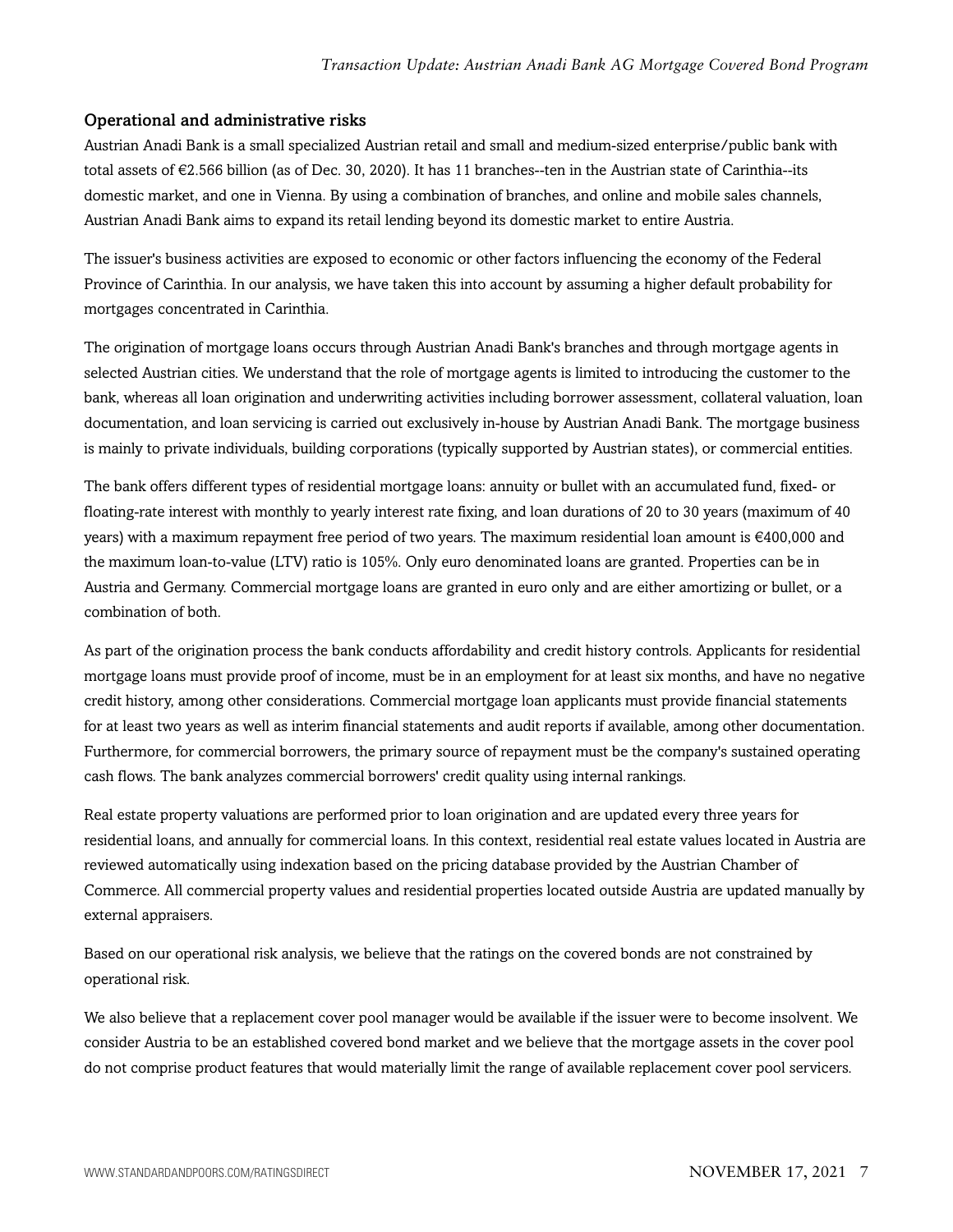Our analysis of operational risk follows the principles laid out in our covered bond ratings framework and our covered bonds criteria, as well as our global framework for assessing operational risk in structured finance transactions (see "Related Criteria").

#### Resolution regime analysis

Anadi Bank is domiciled in Austria, which is subject to the EU's BRRD. We assess the systemic importance for Austrian mortgage programs as very strong. Under our covered bonds criteria, this means the RRL is the higher of (i) the resolution counterparty rating on the issuer, (if any); and (ii) the long-term ICR on the issuing bank, plus up to two notches. This uplift recognizes that resolution regimes like the BRRD increase the probability that an issuer could service its covered bonds even following a default on its senior unsecured obligations because the law exempts covered bonds from bail-in risk if there is a bank resolution. We consider this as an internal form of support, because the bail-in of certain creditors of the issuer does not require direct government support.

Given that Austrian Anadi Bank is not rated, our analysis focuses on the program's structure, assets, and cash flow mechanisms.

#### Jurisdictional support analysis

In our jurisdictional support analysis, we assess the likelihood that a covered bond program facing stress would receive support from a government-sponsored initiative instead of from the liquidation of collateral assets in the open market.

Our assessment of the expected jurisdictional support for Austrian mortgage programs is very strong. However, as the issuer is not rated, we rely solely on the collateral support analysis to assign our ratings.

#### Collateral support analysis

Since our last review, we have updated the analysis of the residential mortgage loan portfolio based on the specific adjustments defined for Austria and Germany under our global residential loans criteria (see "Global Methodology And Assumptions: Assessing Pools Of Residential Loans," published on Jan. 25, 2019). We analyze the commercial portion of the cover pool using our commercial real estate criteria (see "Methodology And Assumptions: Analyzing European Commercial Real Estate Collateral In European Covered Bonds," published on March 31, 2015).

We base our credit analysis on loan-by-loan data as of June 30, 2021. The €375 million cover pool of mortgage loans is fairly granular. The cover pool comprises residential (64.5% of the total pool amount) and commercial mortgage loans including housing corporations (31.3% of the total pool amount) originated by Austrian Anadi Bank. All the residential loans are for purchase of owner-occupied properties. Since our previous review, the amount of residential mortgage loans has increased while it reduced for the commercial mortgages (see table 3). Most of the mortgages are to Austrian borrowers (99.6%) with the remainder to German borrowers. The issuer removes any loans in arrears (+90 days) from the pool.

The portfolio's combined weighted-average seasoning is about 5.35 years. For the combined pool of residential and commercial mortgages, we determined a weighted-average current LTV ratio including prior claims of about 46%. Additionally, we determined a weighted-average residential loan effective LTV ratio of about 81%. Under our global residential loans criteria, we calculate the effective LTV ratio by weighting 80% of the original LTV and 20% of the current LTV. This compares with a weighting of 100% on the original LTV ratio used previously, which is relatively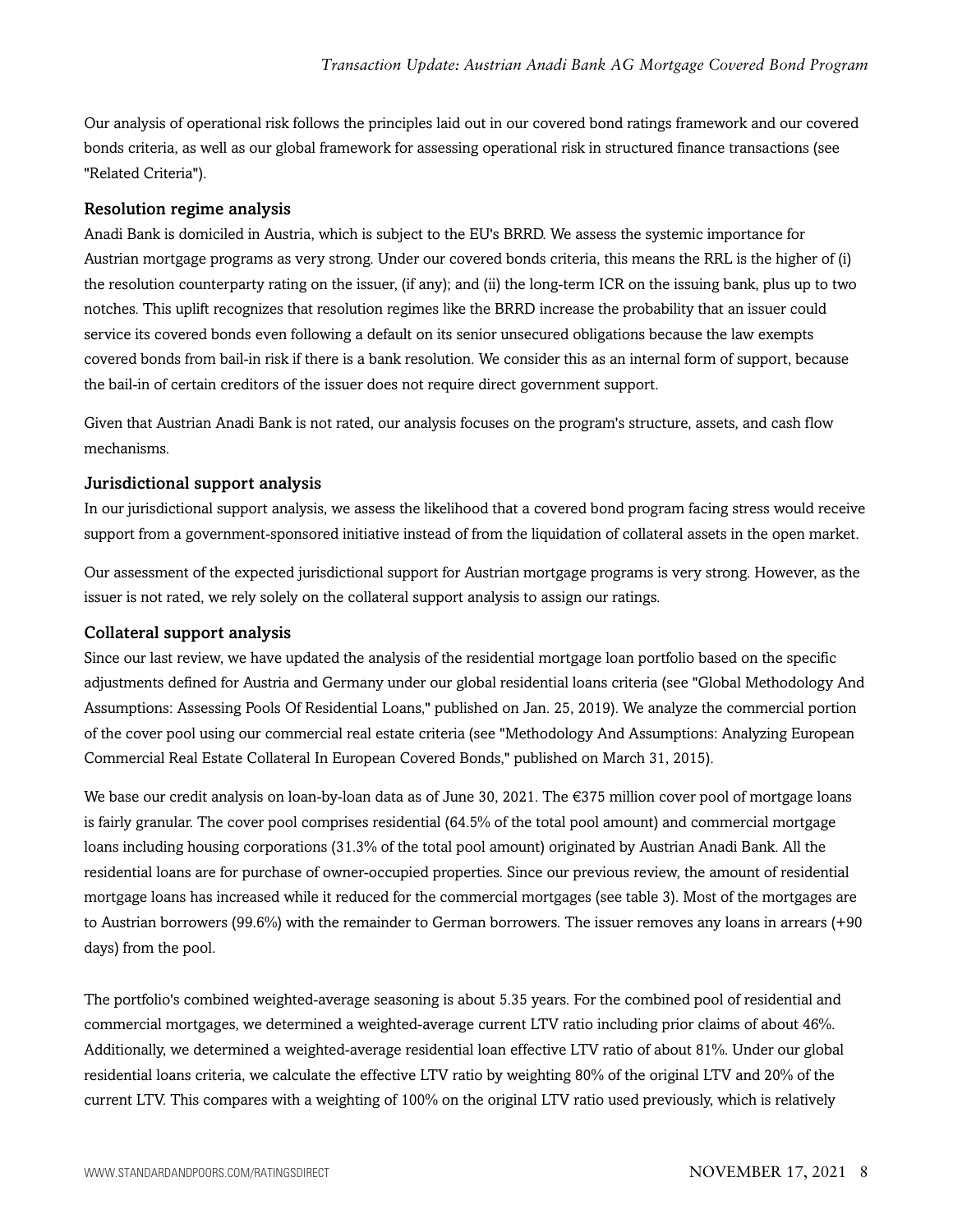#### higher.

Austrian property prices have risen over the past few years. House prices and income levels have tended not to move in tandem over the past years, leading to an overvaluation in the housing market, in our view. This overvaluation is incorporated in our loss severity calculation in line with our criteria.

Of the loans, about 83.4% are variable pay and are linked to different indices. The remainder includes fixed rate loans and loans that can switch from an initial fixed rate of interest to a floating rate of interest.

Substitute assets account for about 4.2% of total pool comprising of Austrian government bonds.

The below tables provide an overview of the cover pool's composition.

#### **Table 3**

| <b>Cover Pool Composition</b> |                |                                                                                          |        |                      |  |
|-------------------------------|----------------|------------------------------------------------------------------------------------------|--------|----------------------|--|
|                               |                | As of June 30, 2021                                                                      |        | As of Sept. 30, 2020 |  |
| Asset type                    | Value (mil. €) | Percentage of cover pool $(\%)$ Value (mil. $\epsilon$ ) Percentage of cover pool $(\%)$ |        |                      |  |
| Residential                   | 252.38         | 64.49                                                                                    | 242.80 | 64.69                |  |
| Commercial                    | 122.49         | 31.30                                                                                    | 125.55 | 33.45                |  |
| Substitute assets             | 16.47          | 4.21                                                                                     | 7.00   | 1.86                 |  |
| Total                         | 391.34         | 100.00                                                                                   | 375.35 | 100.00               |  |

#### **Table 4**

## Key Credit Metrics **As of June 30, 2021 As of Sept. 30, 2020 Residential Commercial Residential Commercial** Average loan size (€) 144,654 564,611 129,653.80 354,069.01 354,069.01 Weighted-average effective LTV ratio (%)\*  $\overline{N/A}$  80.70  $N/A$  N/A N/A N/A Weighted-average original LTV ratio (%)  $85.53$  N/A  $80.95$  N/A  $80.95$ Weighted-average whole LTV ratio (%)  $N/A$  57.65  $N/A$  49.85 Weighted-average current LTV ratio  $(\%)^{\star\star}$  46.82 43.58 52.94 39.01 46.82 53.94 39.01 Weighted-average loan seasoning (years)§ 1.74 N/A 4.86 N/A 4.86 N/A Balance of loans in arrears > 30 days (%) 0.15 0.00 0.00 0.00 0.00 0.00 0.00 Variable interest rate (%, including loans that can switch from an initial fixed to a variable rate of interest) 97.47 92.85 96.83 99.12 Interest-only loans (%) 15.46 10.78 15.46 Fixed-float loans (%) 3.29 17.33 3.43 17.54 3.29 Second lien loans (%) 18.42 6.02 17.20 12.08 Self-employed borrowers (%) 10.97 N/A 10.98 N/A Owner-occupied properties (%) and the control of the control of the control of the control of the control of the control of the control of the control of the control of the control of the control of the control of the cont Jumbo valuations (property values that exceed  $\epsilon$ 500,000) (%) 26.12 N/A 18.58 N/A **Credit analysis results** WAFF (%) 22.04 22.23 22.49 19.30 WALS (%) 20.22 30.50 28.76 27.67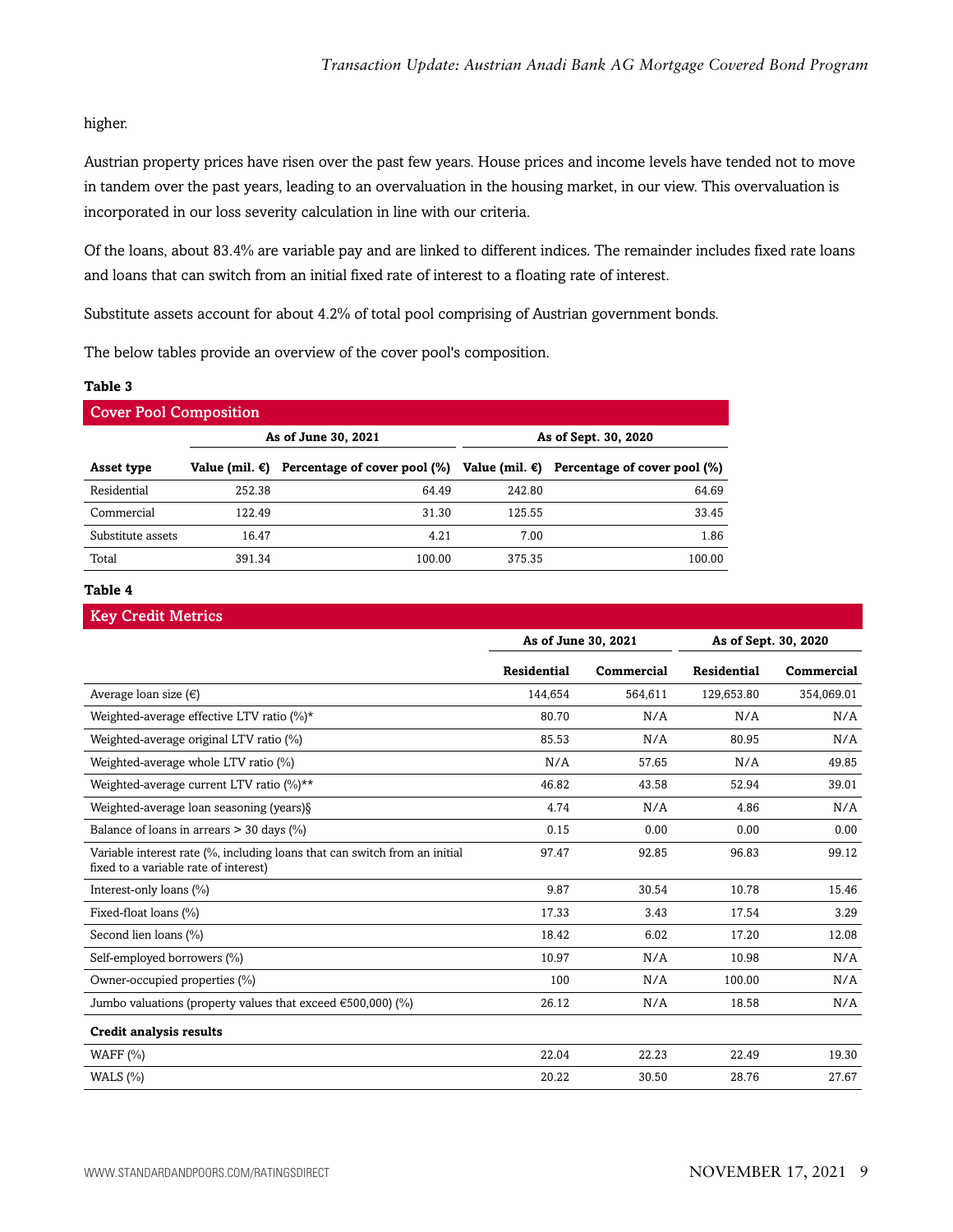| <b>Key Credit Metrics (cont.)</b>              |                     |            |                      |            |
|------------------------------------------------|---------------------|------------|----------------------|------------|
|                                                | As of June 30, 2021 |            | As of Sept. 30, 2020 |            |
|                                                | Residential         | Commercial | Residential          | Commercial |
| Credit analysis results combined mortgage pool |                     |            |                      |            |
| WAFF $(\% )$                                   |                     | 22.10      |                      | 21.46      |
| WALS $(\% )$                                   | 23.79               |            |                      | 28.40      |

#### **Table 5**

Loan-To-Value Ratios

|            | As of June 30, 2021 (%)                         |                                          |                                           |                                         |                                                               | As of Sept. 30, 2020 (%)                 |                                           |                                         |
|------------|-------------------------------------------------|------------------------------------------|-------------------------------------------|-----------------------------------------|---------------------------------------------------------------|------------------------------------------|-------------------------------------------|-----------------------------------------|
| $(\%)$     | <b>Effective LTV</b><br>ratio<br>(residential)* | Cover pool<br>LTV ratio<br>(residential) | <b>Whole LTV</b><br>ratio<br>(commercial) | Cover pool<br>LTV ratio<br>(commercial) | Original loan<br>total balance<br>LTV ratio<br>(residential)* | Cover pool<br>LTV ratio<br>(residential) | <b>Whole LTV</b><br>ratio<br>(commercial) | Cover pool<br>LTV ratio<br>(commercial) |
| $(0-40)$   | 5.89                                            | 31.64                                    | 34.29                                     | 34.68                                   | 7.21                                                          | 17.02                                    | 38.91                                     | 44.40                                   |
| $(40-50)$  | 4.66                                            | 21.40                                    | 14.26                                     | 14.48                                   | 5.28                                                          | 10.07                                    | 13.63                                     | 18.73                                   |
| $(50-60)$  | 5.61                                            | 30.51                                    | 9.08                                      | 29.23                                   | 7.29                                                          | 65.02                                    | 11.44                                     | 21.87                                   |
| $(60-70)$  | 4.44                                            | 8.62                                     | 4.13                                      | 21.52                                   | 8.65                                                          | 7.30                                     | 15.34                                     | 15.01                                   |
| $(70-80)$  | 7.74                                            | 3.27                                     | 19.19                                     | 0.09                                    | 10.13                                                         | 0.41                                     | 11.51                                     | 0.00                                    |
| $(80-90)$  | 9.46                                            | 3.50                                     | 1.70                                      | 0.00                                    | 11.06                                                         | 0.00                                     | 2.04                                      | 0.00                                    |
| $(90-100)$ | 62.21                                           | 1.06                                     | 10.23                                     | 0.00                                    | 50.38                                                         | 0.05                                     | 2.04                                      | 0.00                                    |
| >100       | 0.00                                            | 0.00                                     | 7.10                                      | 0.00                                    | 0.00                                                          | 0.11                                     | 5.09                                      | 0.00                                    |

\*After S&P adjustments. LTV--Loan-to-value.

#### **Table 6**

#### Loan Seasoning Distribution\*

|           |       | As of Jun 30, 2021 As of Sept. 30, 2020 |
|-----------|-------|-----------------------------------------|
|           |       | Percentage of residential portfolio (%) |
| $0 - 24$  | 17.08 | 19.22                                   |
| 24-48     | 37.10 | 29.05                                   |
| 48-60     | 5.54  | 4.70                                    |
| 60-72     | 3.59  | 15.40                                   |
| 72-84     | 14.87 | 11.37                                   |
| 84-96     | 7.28  | 5.16                                    |
| 96-108    | 3.44  | 4.32                                    |
| 108-120   | 3.35  | 2.86                                    |
| Above 120 | 7.62  | 7.92                                    |

\*Seasoning refers to the elapsed loan term.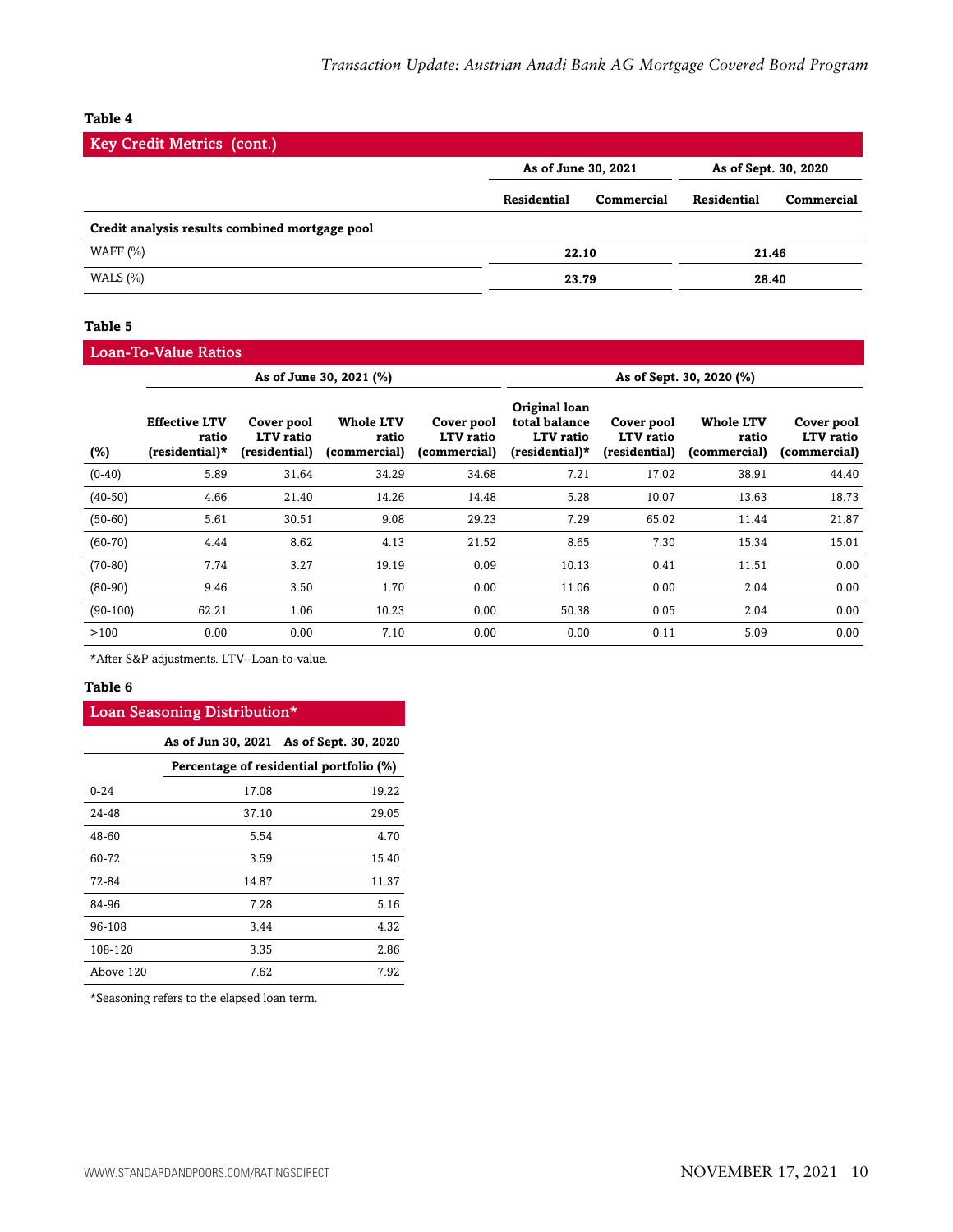| <b>Geographic Distribution Of Loan Assets</b> |                                                            |                                                           |                                                            |                                                           |  |  |
|-----------------------------------------------|------------------------------------------------------------|-----------------------------------------------------------|------------------------------------------------------------|-----------------------------------------------------------|--|--|
|                                               | As of June 30, 2021                                        |                                                           | As of September 30, 2020                                   |                                                           |  |  |
|                                               | <b>Percentage of Austrian</b><br>residential portfolio (%) | <b>Percentage of Austrian</b><br>commercial portfolio (%) | <b>Percentage of Austrian</b><br>residential portfolio (%) | <b>Percentage of Austrian</b><br>commercial portfolio (%) |  |  |
| Tyrol                                         | 0.38                                                       | 0.49                                                      | 0.29                                                       | 0.39                                                      |  |  |
| Styria                                        | 16.08                                                      | 2.52                                                      | 15.78                                                      | 2.82                                                      |  |  |
| Vienna                                        | 11.91                                                      | 13.07                                                     | 13.73                                                      | 11.55                                                     |  |  |
| Salzburg                                      | 0.92                                                       | 6.37                                                      | 0.91                                                       | 2.62                                                      |  |  |
| Carinthia                                     | 60.2                                                       | 70.05                                                     | 59.94                                                      | 71.77                                                     |  |  |
| Burgenland                                    | 0.52                                                       | 0.07                                                      | 0.72                                                       | 0.06                                                      |  |  |
| Lower Austria                                 | 6.35                                                       | 1.07                                                      | 6.76                                                       | 1.29                                                      |  |  |
| Upper Austria                                 | 3.54                                                       | 6.37                                                      | 1.71                                                       | 9.49                                                      |  |  |
| Voralberg                                     | 0.09                                                       | 0.00                                                      | 0.17                                                       | 0.00                                                      |  |  |

For each loan in the pool, our analysis estimated the foreclosure frequency and the loss severity and, by multiplying the foreclosure frequency by the loss severity, the potential loss associated with each loan. To quantify the potential losses associated with the entire pool, we calculated a weighted-average foreclosure frequency (WAFF) and a weighted-average loss severity (WALS) at each rating level. The product of these two variables estimates the required loss protection, in the absence of any additional factors. We assume that the probability of foreclosure is a function of both borrower and loan characteristics, and will become more likely--and the realized loss on a loan more severe--as the economic environment deteriorates.

Overall, for the residential pool our WAFF (22.04%) and WALS (20.22%) reduced, while for the commercial mortgages our WAFF (22.23%) and WALS (30.50%) increased (see table 4). We based these metrics on the 'AA' credit stresses that we applied.

The residential WAFF improved following the application of our global residential loans criteria. Under these criteria we use a lower "AA" base foreclosure frequency assumption for Austria. In addition, we apply multiples to the base foreclosure frequency based on the effective LTV ratios (versus original LTV ratios used previously). The residential loan weighted-average effective LTV ratio is 81%. There is a share of loans with relatively high LTVs that now attract lower adjustments to the base foreclosure frequency than under our previous criteria. This has been partially offset by the increase in the adjustment to the base foreclosure frequency for geographic concentration in Carinthia. We now apply 1.2 times increase to the base foreclose frequency of all residential loans in Carinthia exceeding our limit of 15% (about 45% of residential loans). By comparison, previously we applied 1.1 times increase to the entire exposure of loans in Carinthia (about 60% of residential loans).

Further contributing factors to the lower residential WAFF are a slight reduction in the share of interest only loans and loans that can switch from an initial fixed interest rate to a floating rate (payment shock).

The lower residential WALS is due to the reduction in current LTV ratios. This was partially offset by an increase in residential loans subject to a jumbo valuation adjustment (loans valued greater than €500,000) (see table 4).

The higher WAFF of the commercial loan portfolio is attributable to higher whole loan LTVs, which was partially offset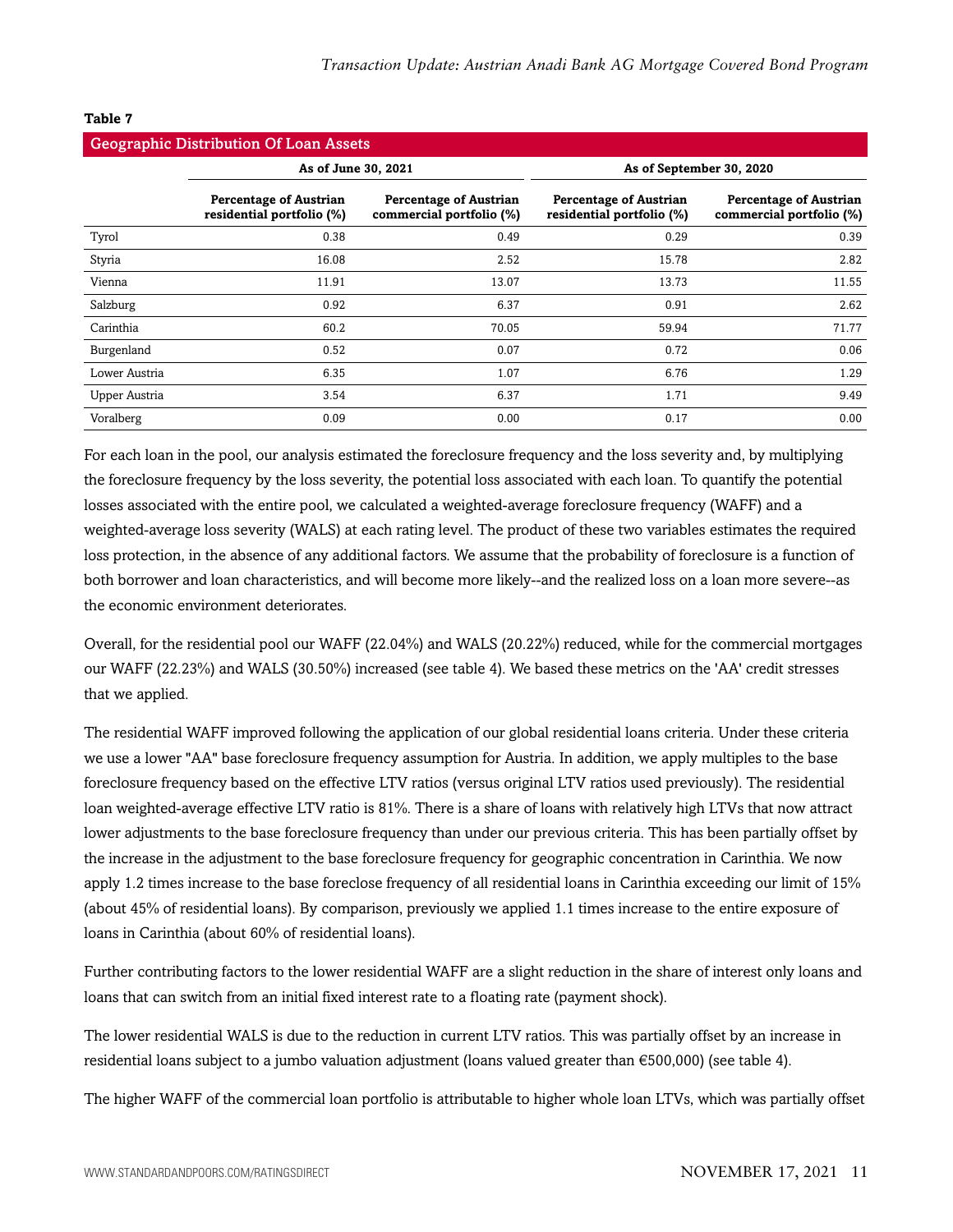by a reduction in the share of commercial loans subject to a regional concentration adjustment (loan exposures in Carinthia). The commercial loan portfolio's WALS has increased due to higher current LTVs.

For the purpose of our cash flow analysis, we have determined a weighted-average portfolio recovery period of about 26 months.

The parameters determined in our credit analysis represent the input to our cash flow analysis.

Our analysis of the covered bond program's payment structure shows that cash flows from the cover pool assets at a 'AA' rating level are sufficient to make timely payments of interest and ultimate principal on the covered bonds on their legal final maturity.

We stress the cover pool's cash flows incorporating among other factors, various default patterns, default timings, various interest rate stresses, prepayment rates, and delinquencies assumptions.

The program has no hedges in place to mitigate interest rate risk. We have therefore taken interest rate risk into account, by modeling the collateral composition in our cash flow analysis considering the interest mismatch between assets and liabilities as well as basis risk. We also model the possibility that the spread on the mortgages compresses over time, due to defaults, prepayments, and product switches. To account for this, we reduce margins, assuming that a percentage of the higher-yielding loans exit the portfolio.

In our cash flow analysis, we also sized for the fact that cover pool cash flows received prior to the insolvency of the issuer may be at risk, if these are not reinvested in the cover pool assets or used to make payments on the covered bonds (see "Counterparty risk").

As of Sept. 30, 2021, the available credit enhancement is 15.38%. The conditional pass-through structure, together with the documented level of OC, enables the program to achieve a 'AA' rating. According to our analysis, the required credit enhancement to achieve a 'AA' rating is 11.73%. The main reason for the reduction in the required credit enhancement compared to our previous review is the decrease in the expected losses on the cover pool (driven by the reduction in the residential WAFF and WALS), and a lower stressed servicing fee of 35bps annually for residential loans under our global residential loan criteria. This compares to 50 bps previously.

| <b>Collateral Uplift Metrics</b>                                         |                         |                         |
|--------------------------------------------------------------------------|-------------------------|-------------------------|
|                                                                          | As of Sept. 30, 2021    | As of Sept. 30, 2020    |
| Asset WAM (years)                                                        | 16.43                   | 16.85                   |
| Liability WAM (years)                                                    | 3.68 - extendible by 50 | 2.47 - extendible by 50 |
| Available credit enhancement                                             | 15.38                   | 19.16                   |
| Required credit enhancement for first notch of collateral uplift (%)     | N/A                     | N/A                     |
| Required credit enhancement for second notch of collateral uplift $(\%)$ | N/A                     | N/A                     |
| Required credit enhancement for third notch of collateral uplift (%)     | N/A                     | N/A                     |
| Target credit enhancement for maximum uplift (%)                         | 11.73                   | 12.26                   |
| Potential collateral-based uplift (notches)                              | Up to aa                | Up to aa                |
| Adjustment for liquidity                                                 | N                       | N                       |
| Adjustment for committed overcollateralization                           | N                       | N                       |

## **Table 8**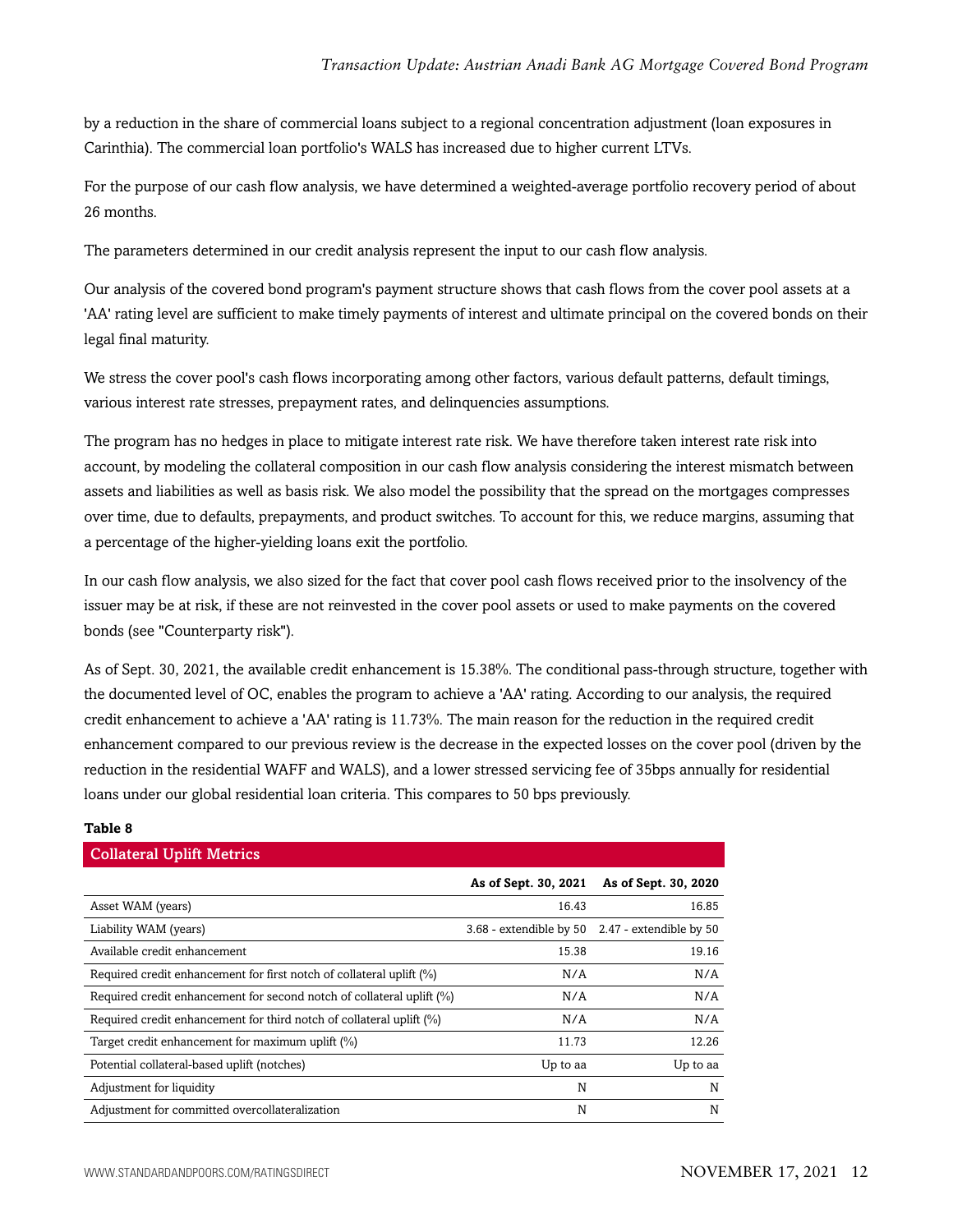| <b>Collateral Uplift Metrics (cont.)</b> |    |                                           |
|------------------------------------------|----|-------------------------------------------|
|                                          |    | As of Sept. 30, 2021 As of Sept. 30, 2020 |
| Collateral support uplift (notches)      | aa | аа                                        |

WAM--Weighted-average maturity. N/A--Not applicable.

#### Counterparty risk

Austrian Anadi Bank collects payments from borrowers in the cover pool via direct debit into an account in its own name. In the absence of any structural mitigants, we consider that there is a risk that cash collections received prior to the issuer's insolvency may be lost (i.e., commingled with the bank's general account balances), if they have not been reinvested prior to the issuer's insolvency.

We have stressed this risk in our analysis by assuming that two months of collections are lost, considering that the documentation allows for a one-month ACT cure period, and considering that following an ACT breach the next payment date on the covered bonds occurs on the 20th of each month.

As a result we believe that counterparty risk does not constrain the ratings on the covered bonds (see "Counterparty Risk Framework: Methodology And Assumptions," published on March 8, 2019).

#### Country risk

We analyze country risk according to our "Incorporating Sovereign Risk In Rating Structured Finance Securities: Methodology And Assumptions," Jan. 30, 2019. The cover pool primarily includes Austrian mortgages (AA+/Stable/A-1+), and German mortgages to a small extent (unsolicited; AAA/Stable/A-1+). Country risk does not constrain our current ratings on the covered bonds, as the covered bonds are rated lower than Austria and Germany.

#### Environmental, social, and governance factors

We consider environmental and social credit factors to have a neutral influence on the credit quality of the bank's cover pool. The cover pool has a certain social aspect through a share of subsidized housing loans (housing corporations) in Carinthia ("Gemeinnütziger Wohnbau"). This exposure carries a lower base default frequency assumption, but as the share in the cover pool is currently small, we consider the effect on the cover pool's credit quality to be negligible. The covered bonds are issued under the Austrian Pfandbriefgesetz (Mortgage Bond Act), which does not require issuers to maintain liquid assets to cover at least 180 days of liquidity needs. Despite the law, we consider the CPT amortization feature supportive of the rating on the covered bonds. This feature mitigates refinancing risk, allowing us to de-link the rating on the covered bonds from the issuer's creditworthiness and reducing the credit enhancement required at each rating level. In addition, the issuer--via the asset cover test--must maintain OC in the program at a level commensurate with the current ratings on the covered bonds.

## <span id="page-12-0"></span>Related Criteria

- Environmental, Social, And Governance Principles In Credit Ratings, Oct. 10, 2021
- Global Framework For Payment Structure And Cash Flow Analysis Of Structured Finance Securities , Dec. 22, 2020
- Counterparty Risk Framework: Methodology And Assumptions, March 8, 2019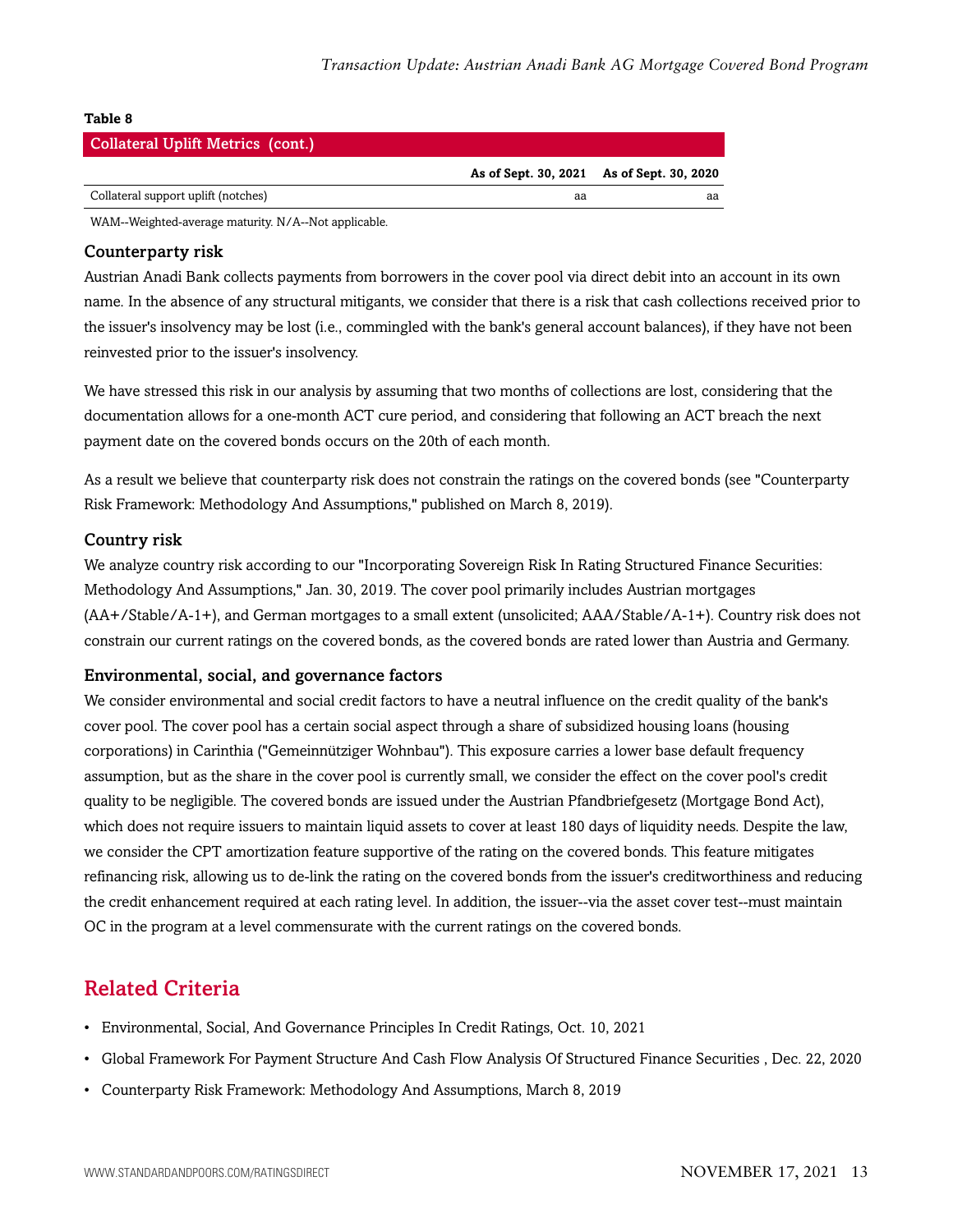- Incorporating Sovereign Risk In Rating Structured Finance Securities: Methodology And Assumptions, Jan. 30, 2019
- Global Methodology And Assumptions: Assessing Pools Of Residential Loans, Jan. 25, 2019
- Legal Criteria: Structured Finance: Asset Isolation And Special-Purpose Entity Methodology, March 29, 2017
- Criteria Structured Finance Covered Bonds: Counterparty Risk Analysis In Covered Bonds, Dec. 21, 2015
- Criteria Structured Finance Covered Bonds: Covered Bond Ratings Framework: Methodology And Assumptions, June 30, 2015
- Criteria Structured Finance Covered Bonds: Methodology And Assumptions: Analyzing European Commercial Real Estate Collateral In European Covered Bonds, March 31, 2015
- Criteria Structured Finance Covered Bonds: Covered Bonds Criteria, Dec. 9, 2014
- Criteria Structured Finance General: Global Framework For Assessing Operational Risk In Structured Finance Transactions, Oct. 9, 2014
- Criteria Structured Finance General: Methodology And Assumptions For Market Value Securities, Sept. 17, 2013
- Principles Of Credit Ratings, Feb. 16, 2011

## <span id="page-13-0"></span>Related Research

- Global Covered Bond Insights Q3 2021, Sept. 9, 2021
- Covered Bond Harmonization In The EU Remains A Work in Progress, July 13, 2021
- S&P Global Ratings Definitions, Jan. 5, 2021
- Assessments For Target Asset Spreads According To Our Covered Bonds Criteria, Nov. 27, 2020
- Assessments For Jurisdictional Support According To Our Covered Bonds Criteria , Nov. 27, 2020
- Transaction Update: Austrian Anadi Bank AG Mortgage Covered Bond Program, Nov. 23, 2020
- ESG Industry Report Card: Covered Bonds, Nov. 9, 2020
- Global Methodology And Assumptions: Assessing Pools Of Residential Loans, Jan. 25, 2019
- Glossary Of Covered Bond Terms, April 27, 2018
- Methodology And Assumptions: Analyzing European Commercial Real Estate Collateral In European Covered Bonds, March 31, 2015